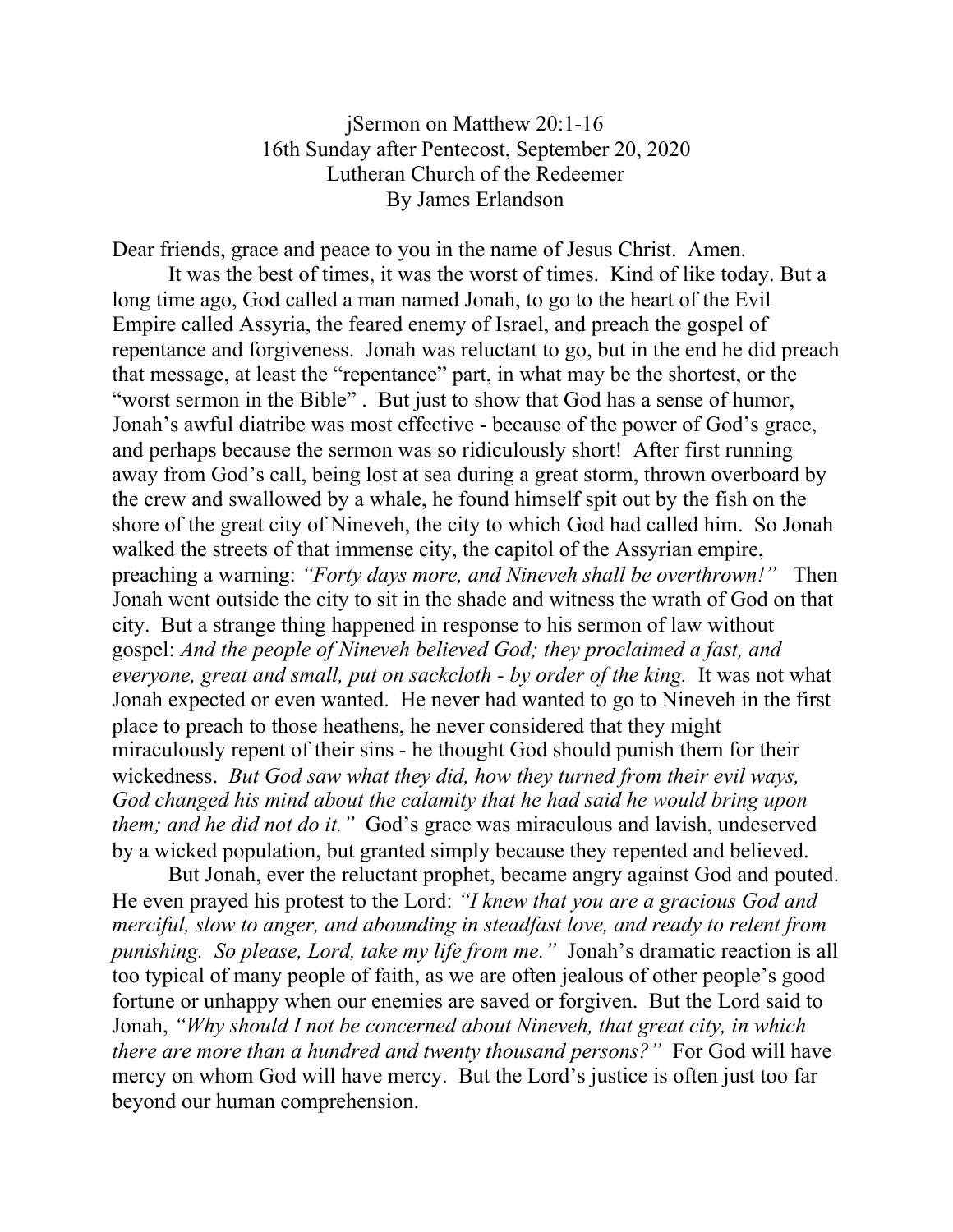And so is the story in today's gospel - it's incomprehensible to us! It's the Parable of the Vineyard, which has befuddled so many Christian preachers and disciples of Jesus. It is incomprehensible to us, as well as those who heard Jesus first tell the parable, and the workers who had labored all day, that workers who only worked one hour in the vineyard at the end of day would receive the same generous pay for a full day's work - one *denarius -* as they did. It wasn't fair, to those who worked hard all day in the summer's heat, and it doesn't look fair to us, either, who look back 20 centuries later with the same sense of "fairness". Because we look at this with the "old math" we have learned from our youth: you are paid a certain hourly rate for the number of hours you worked, no more, no less, and anyone who receives a better rate for a lesser amount of work isn't fair to us! But God has a whole "new math" working here, in which God's abundance, God's mercy is lavish far beyond our human calculations, and the goal is not fairness, it's forgiveness, grace, and new life in God's kingdom. In other words, God's justice is not limited to "what's fair", for God's "new math" is "good news" - newness of life for all! Because God's "equity" is not the same as what we call "equal" or fair.

We've already heard the story, and it's a familiar one to most, so I won't repeat it here. Just to say that the day-long workers, who had worked so hard and then witnessed the one-hour newcomers receive the same generous entire day's worth of pay which THEY THEMSELVES had agreed to, expected to be paid substantially MORE for hours more of work. Yet when they received the same amount as the "newcomers", THEY GRUMBLED. They sound so much like the prophet Jonah when he grumbled and complained to God about those "too late for repentance residents of Ninevah", when they said, *'These last worked only one hour, and you have made them equal to us who have borne the burden of the day and the scorching heat!"* Exactly the same grievance that Jonah brought to the Lord, with the same mathematical equation: "I worked so hard for my salvation, and deserve it; they worked too little, and too late, and do not deserve the salvation of the Lord." But is there a limit to God's abundance, to the mercy God can bestow, like the pie of only 6 equal pieces to share? The landowner gave the day-workers essentially the same answer that God gave to Jonah: *"Friend, I am doing you no wrong; did you not agree with me for the usual daily wage? Take what belongs to you and go….or are you envious because I am generous? So the last will be first and the first will be last."*

God's new math. It's incomprehensible to us humans - just as new middle school math can be incomprehensible to us parents who learned a different way in our youth, than our children do today! We can all relate, both to parents struggling with new math for this generation, and the day laborers who struggled with the fairness of it all. Haven't we all seen and experienced such injustice? Life is not fair - we learn too soon and too often. But all we do is complain.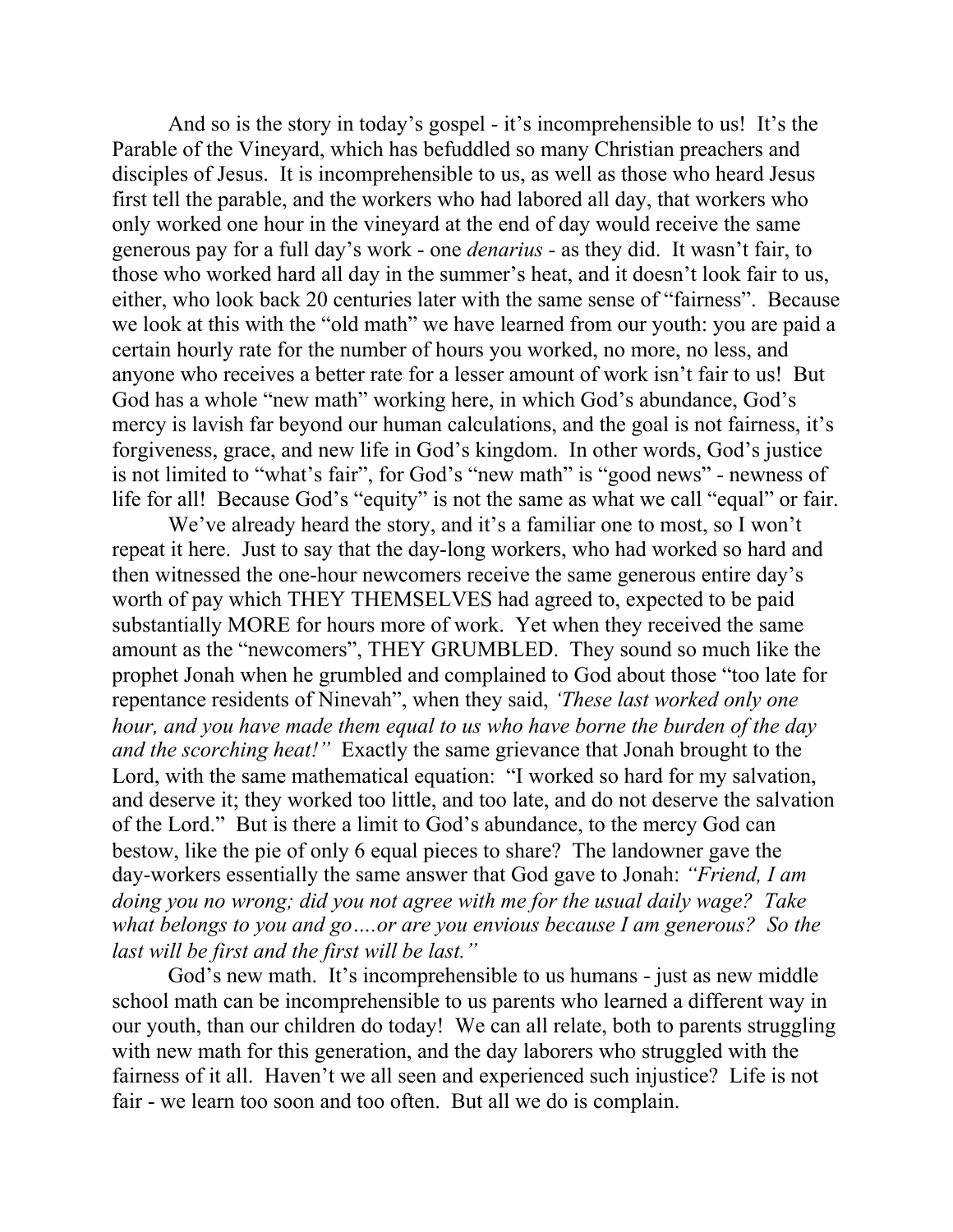So let's take a deeper dive into scripture, deeper even than this parable's challenge, and consider the whole gospel of Matthew and Jesus's teachings about the Kingdom of God - (God's new math)! For this kingdom, or realm of God, this new existence set forth as Jesus's promise, is nothing like the world in which we live on earth today. Thanks to Luther Seminary professor Karoline Lewis, who in her Working Preacher *Brainwave* discussion reminds us that in order to understand this parable, we have to look to Jesus' greatest Sermon on the Mount, where he laid out the newness of God's Kingdom in the *Beatitudes.* Remember this bold new proclamation of God's favor? Jesus declared God's blessings for the poor in spirit, for those who mourn, for the meek, for those who hunger and thirst for righteousness, for the merciful, for the pure in heart, for the peacemakers, for those who are persecuted, *for theirs is the kingdom of heaven!* Those blessed by God were totally opposite to those whom we humans commonly consider as blessed (those who are strong and bold, the rich and powerful, who won't take "no" for an answer and those who conquer the world). Jesus turned our whole human notion of who is favored and blessed by God on its head. Then he invited his disciples to follow him to learn about this strange, new world, this Kingdom of God. They were intrigued, and bold enough to follow, even when they didn't get it!

So what is this new world Jesus invites us to? What is this Kingdom of God like" It is like the fisherman who leaves his nets behind to seek it, or the merchant who leaves her business to follow Jesus. It is like someone who sells everything he or she owns to buy a field of hidden treasure, or to buy one pearl of great value. It is like someone who is called by Jesus to forgive their neighbor not just "seven times" but SEVENTY-TIMES SEVEN - now THAT'S "new math"! It is like a king who forgives the debt of a subject who owes 10,000 talents - and a shepherd who leaves 99 sheep and goes to seek out one who is lost! It is like a multitude of 5000 hungry people fed with just 2 fish sandwiches and end up with leftovers! It is like a farmer who scatters seed on the ground and overnight it bears fruit, he knows not how. It is like a woman adding a little yeast to three hunks of dough and they all rise! It is like the tiniest of mustard seeds that grows into the greatest shrub of all where birds build their nests. It is like a landowner who promises a generous living wage to all his day-workers, and pays them all this same wage no matter how short a time they have worked! "What kind of new math is this?" my friend, seminary professor Rolf Jacobson asks in *Working Preacher*? It's challenging. It's unreal, irrational, even incomprehensible to most of us! But that's the invitation Jesus gives. To you and to me. Leave behind the old standards and rules that the present world gives, that bind us all and leave us making grievances against each other - even against God! Let it all go, and try Jesus' new math of forgiveness and grace, where God deletes all the old marks against us, and let's